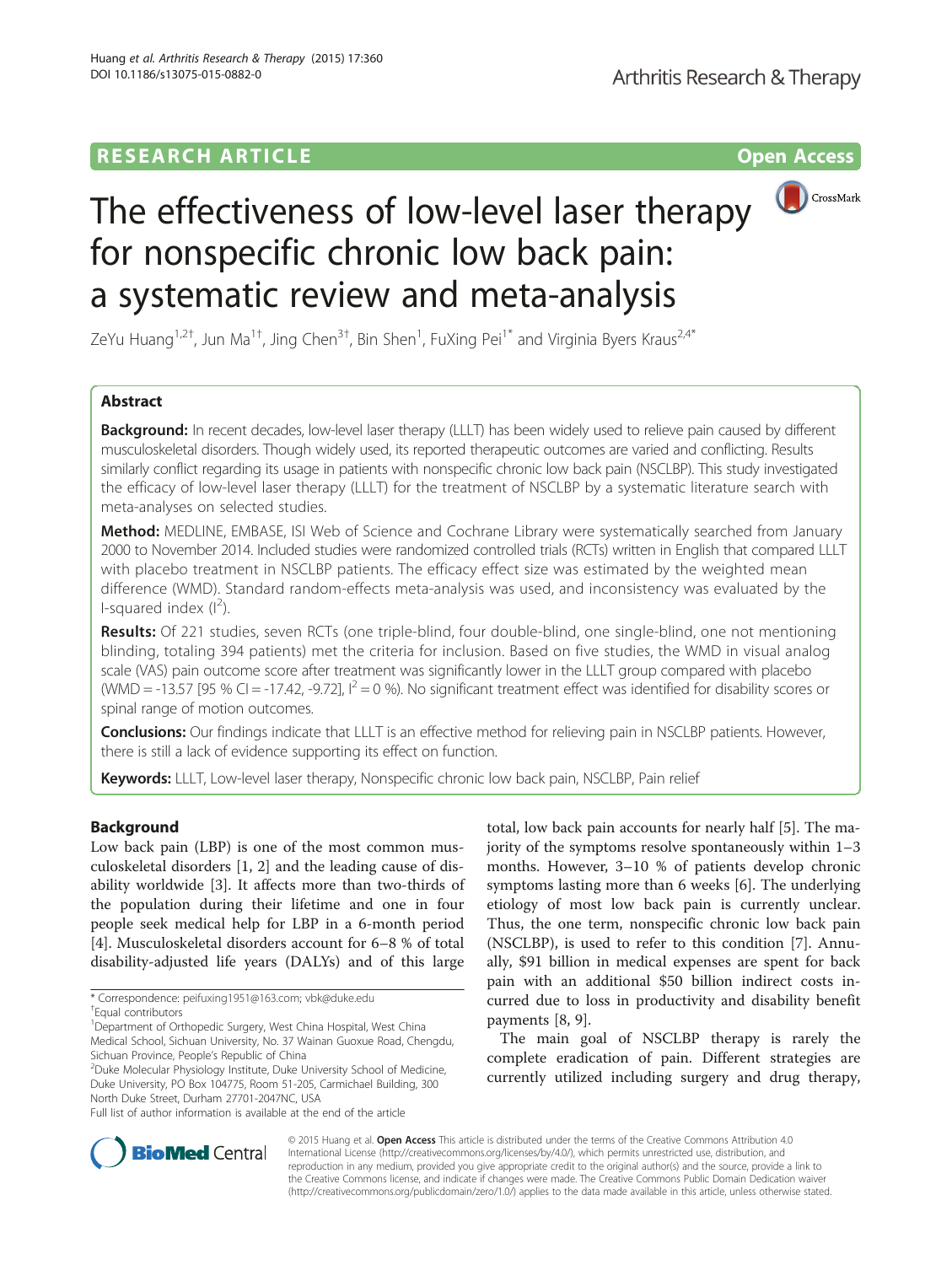exercise therapy, manipulation, acupuncture, electrical treatments, and cognitive-behavioral interventions.

In recent decades, low-level laser therapy (LLLT) has been widely used to relieve pain caused by different musculoskeletal disorders [\[10](#page-6-0), [11](#page-6-0)]. Though widely used, its reported therapeutic outcomes are varied and conflicting. Results similarly conflict regarding its usage in patients with NSCLBP [\[12](#page-6-0), [13](#page-6-0)]. There has been a recent increase in the number of RCTs evaluating the effectiveness of LLLT in patients with NSCLBP [\[12](#page-6-0)–[18](#page-6-0)]. Therefore, the aim of this study was to examine the totality of evidence to evaluate the effectiveness of LLLT on symptoms and function in patients with NSCLBP through a systematic review and meta-analysis.

## **Methods**

#### Search strategy and study selection

We conducted a systematic review and meta-analysis, using the approach recommended by the PRISMA (Preferred Reporting Items for Systematic Review and Meta-Analyses) guidelines for meta-analyses of interventional studies [\[19](#page-6-0)]. The following bibliographic databases were searched up to 20 December 2014: Medline via PubMed from 1990, EMBASE via OVID from 1990, Web of Science from 1990 as well as the Cochrane Central Register of Controlled Trials. The search strategy was as follows: back pain OR low back pain OR backache OR lumbar adjacent pain OR chronic low back pain OR nonspecific chronic low back pain OR NSCLBP AND low-level laser therapy OR low-intensity laser therapy OR low-energy laser therapy OR LLLT OR LILT OR LELT OR infrared laser OR IR laser OR diode laser.

Two reviewers independently identified titles and abstracts relevant to LLLT for patients suffering from NSCLBP. Full texts of the published articles were analyzed and included. The reference list of the full-text articles was also reviewed. To be included in this analysis, studies had to meet the following criteria: (1) be randomized controlled trials; (2) involve patients suffering from NSCLBP; (3) compare LLLT and placebo treatment (no treatment or sham laser); (4) report pain and/or functional outcomes of patients; (5) attain a PEDro score (an 11-point scale, which is the one most often employed for physical treatments) [[20](#page-6-0)] of >5 and (6) be written in English. Trials with an unbalanced additional modality between groups were excluded.

## Data extraction

Study data were extracted by two reviewers and checked for accuracy by a third reviewer including the intervention description, inclusion/exclusion criteria, baseline, demographics, and values for all outcomes at baseline and after treatment. The primary outcomes of interest were the visual analog pain (VAS) pain score and

disability measured by the Oswestry disability index (ODI) [\[21](#page-6-0)] after treatment. The secondary outcomes of interest were change in VAS pain score (defined as the mean difference between treatment arms from baseline to follow-up) and range of motion (ROM). If the data were not presented in the study as mean and standard deviation, or were presented in a form that prevented calculation of mean and standard deviation, the original authors were contacted.

#### Statistical analysis

All the primary and secondary outcomes were continuous data, permitting means and standard deviations to be used to calculate a weighted mean difference (WMD) and 95 % confidence interval (CI) in the meta-analysis. Data were presented as a forest plot. All results were checked for clinical and statistical heterogeneity. Heterogeneity was evaluated by a test for heterogeneity  $(I^2 \text{ stat-})$ istic): significant heterogeneity was defined as  $I^2 \le 0.10$ ; substantial heterogeneity was defined as  $I^2 > 50$  %. Data were pooled using a random-effects model. All analyses were conducted using Stata software, version 11.0 (Stata Inc., College Station, TX, USA).

#### Results

#### Study selection and characteristics

Figure [1](#page-2-0) illustrates the selection process for including studies in the meta-analysis. In total, 221 potential studies were found. Based on the title and abstract content, 202 of these studies were excluded. The full texts of the remaining 19 studies were read, and a further 12 studies were excluded, resulting in seven studies [\[12](#page-6-0)–[18](#page-6-0)] retained in the qualitative and quantitative synthesis of this review. A total of 394 patients were included: 202 patients in the LLLT group and 192 patients in the placebo group. Among the total of seven studies, three [\[16](#page-6-0)–[18](#page-6-0)] included exercise as an additional treatment method in both study and control groups, while the other four did not. The characteristics of the included studies are listed in Table [1](#page-3-0). Six of the seven studies achieved a high-quality PEDro score  $(\geq 7)$  (Table [2](#page-3-0)). Two otherwise relevant trials were excluded due to PEDro scores < =5. All outcomes with appropriately reported data were extracted and included in the meta-analysis. Outcome measures were grouped according to their construct and design (Table [3](#page-4-0)).

## Meta-analysis

## Pain relief

The mean VAS pain score after treatment was lower in the LLLT compared with the placebo group (WMD =  $-13.57$ ) [95 % CI = -17.42, -9.72],  $I^2 = 0$  %). Subgroup analysis showed that exercise as an additional treatment did not change the results (Fig. [2](#page-4-0)). Three [[12](#page-6-0), [17](#page-6-0), [18](#page-6-0)] of the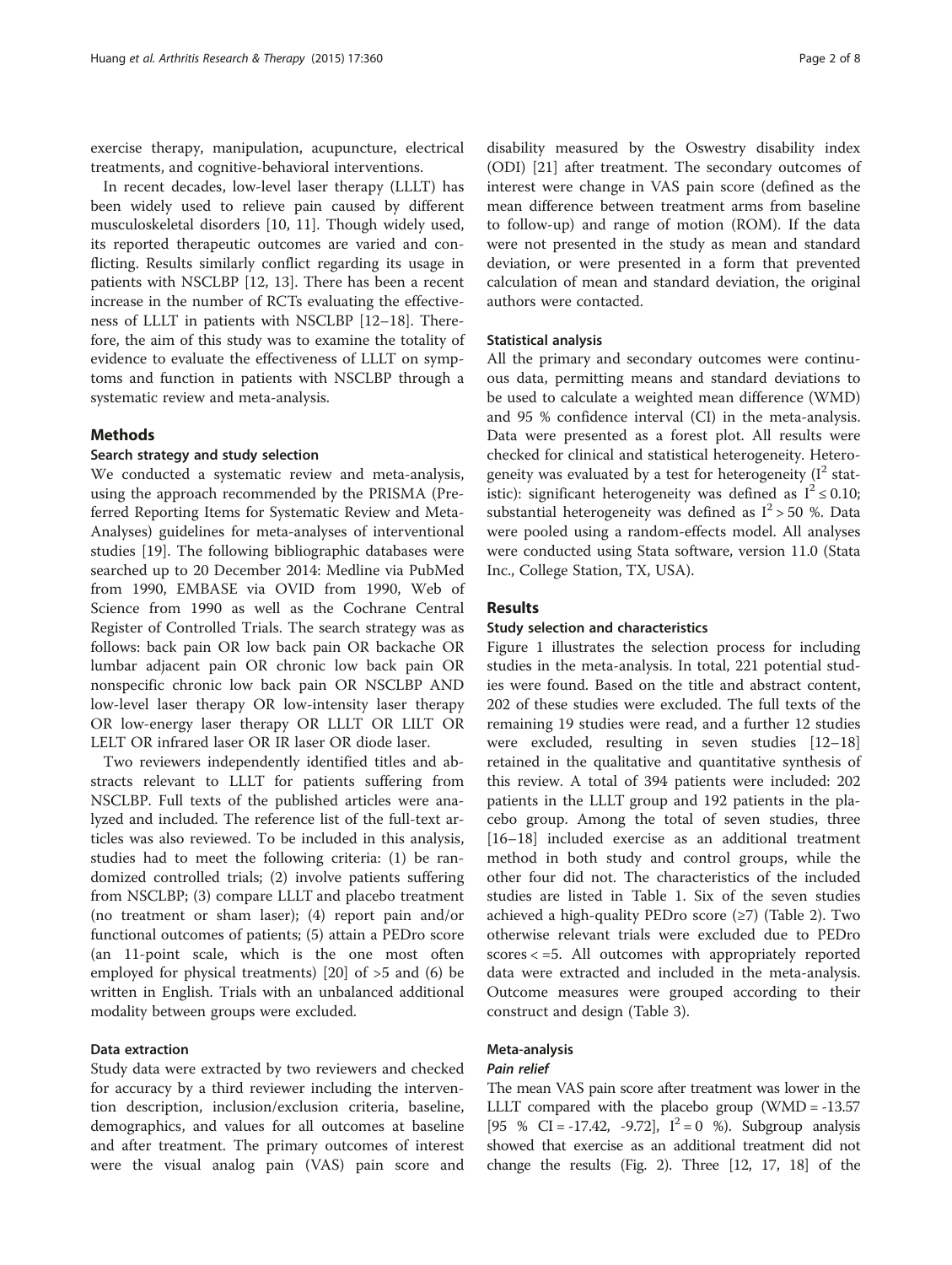<span id="page-2-0"></span>

included studies provided data on change in short-term VAS pain (follow-up minus baseline). The meta-analysis revealed significantly greater decline in VAS pain in response to LLLT compared with placebo treatment (WMD = -12.00 [95 % CI = -2.02, -21.98]  $I^2$  = 77.6 %) (Table [4](#page-5-0)).

#### Disability score

Disability data measured by ODI after treatment were provided by four studies [\[13](#page-6-0), [15](#page-6-0)–[17](#page-6-0)]. The ODI measures intensity of pain, lifting and activities such as ability to care for oneself, ability to walk, ability to sit, sexual function, ability to stand, social life, sleep quality and ability to travel. The combined results showed no significant difference between LLLT and placebo groups  $(WMD = -2.89 [95 % CI = -7.88, 2.29], I<sup>2</sup> = 88 % (Fig. 3).$  $(WMD = -2.89 [95 % CI = -7.88, 2.29], I<sup>2</sup> = 88 % (Fig. 3).$  $(WMD = -2.89 [95 % CI = -7.88, 2.29], I<sup>2</sup> = 88 % (Fig. 3).$ 

#### ROM

Data on ROM after treatment were provided by three studies and included flexion (angle measured in degrees), anterior-posterior flexion (measured in centimeters) and extension (angle measured in degrees). The combined data in terms of these three parameters

demonstrated no statistical difference between the treatment groups (Table [4](#page-5-0)).

## **Discussion**

NSCLBP is defined as pain of the lumbosacral area of the spine lasting more than 12 weeks. NSCLBP is a complex and multifactorial condition that may or may not have the characteristic of limiting the patient's ROM [\[6](#page-6-0)]. Though various treatments options have been proposed, the management is still controversial. Most patients with NSCLBP who require medication for pain relief are likely to be middle-aged or older, and are at high risk for both adverse gastrointestinal and cardiovascular side effects [\[22](#page-6-0)]. Also the long-term surgical outcomes are no better than medical management [[23](#page-6-0)]. Since first introduced by Mester et al. in 1968 [\[24](#page-6-0)], clinical application of LLLT has become more and more popular. Several experimental and clinical studies [[25](#page-6-0), [26](#page-6-0)] demonstrated its effectiveness for relief of chronic pain. Thus, many patients seek LLLT because it has no accompanying detrimental effects on systemic cardiovascular health or other adverse effects. Recently, several high-quality RCTs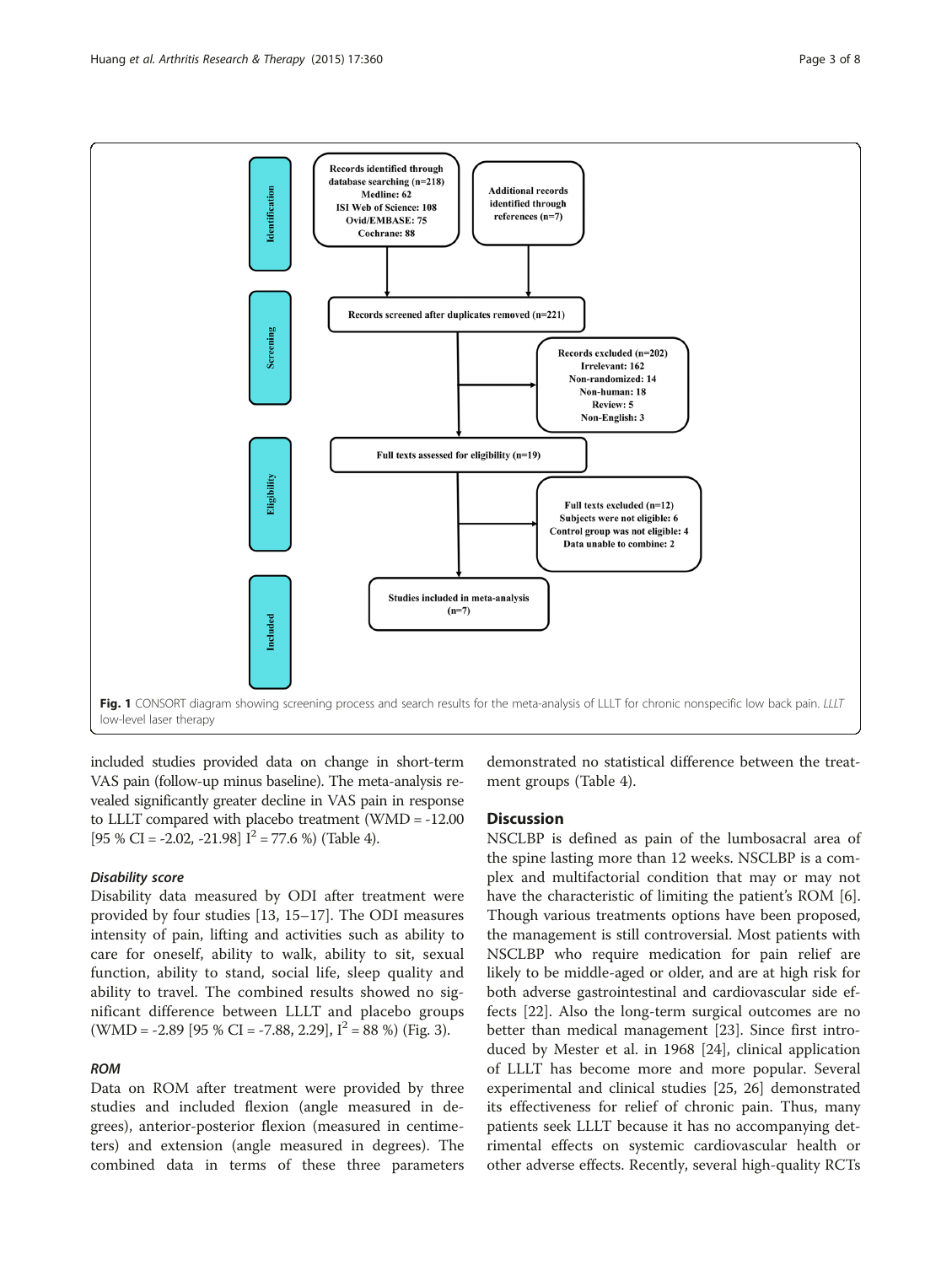<span id="page-3-0"></span>**Table 1** General information on low-level laser therapy (LLLT) included in the meta-analysis

| Study                      | Type of studies | Sample size                | Age (SD) years | Gender (M/F) | Dropouts (n)     | VAS pain (SD) | Intervention                      |  |
|----------------------------|-----------------|----------------------------|----------------|--------------|------------------|---------------|-----------------------------------|--|
| Klein and Eek 1990 [13]    | TB-RCT          | Study group $(n = 10)$     | 44.1(7.9)      | 2/8          | $\Omega$         | 30(12)        | LLLT vs. Placebo                  |  |
|                            |                 | Control group ( $n = 10$ ) | 41.3 (10.7)    | 3/8          | $\mathbf{0}$     | 33(11)        |                                   |  |
| Soriano and Rios 1998 [14] | DB-RCT          | Study group ( $n = 38$ )   | 63.2           | 16/22        | $\mathbf{0}$     | 79            | LLLT vs. Placebo                  |  |
|                            |                 | Control group ( $n = 33$ ) | 64.33          | 18/20        | $\mathbf{0}$     | 81            |                                   |  |
| Basford et al. 1999 [15]   | DB-RCT          | Study group $(n = 27)$     | 47.8 (48.0)    | 18/12        | 3                | 35.2 (29.0)   | LLLT vs. Placebo                  |  |
|                            |                 | Control group ( $n = 29$ ) | 48.2 (49)      | 13/16        | $\mathbf{0}$     | 37.4 (36.0)   |                                   |  |
| Gur et al. 2003 [16]       | SB-RCT          | Study group ( $n = 25$ )   | 35.2 (10.51)   | 7/18         | $\mathbf{0}$     | 62(21)        | $LLLT + Ex vs.$                   |  |
|                            |                 | Control group ( $n = 25$ ) | 36.4 (9.83)    | 8/17         | $\mathbf{0}$     | 65 (16)       | $Placebo + Ex$                    |  |
| Djavid et al. 2007 [17]    | DB-RCT          | Study group $(n = 19)$     | 38(7)          | 12/7         | 0                | 62(16)        | $LLLT + Ex vs.$<br>$Placebo + Ex$ |  |
|                            |                 | Control group ( $n = 18$ ) | 36(10)         | 15/3         | $\mathbf{0}$     | 63 (20)       |                                   |  |
| Vallone et al. 2014 [18]   | RCT             | Study group ( $n = 50$ )   | 68 (24-89)     | 43/57        | 0<br>66.4 (17.7) |               | $LLLT + Ex vs.$                   |  |
|                            |                 | Control group ( $n = 50$ ) |                |              | $\Omega$         | 63.6 (15.2)   | $Placebo + Ex$                    |  |
| Hsieh et al. 2014 [12]     | DB-RCT          | Study group ( $n = 33$ )   | 60.1(14.2)     | 14/19        | $\Omega$         | 78 (24)       | LLLT vs. Placebo                  |  |
|                            |                 | Control group ( $n = 27$ ) | 58.5 (10.6)    | 8/19         | 0                | 79 (17)       |                                   |  |

Mean (standard deviation) are provided above for age (years) and VAS pain (VAS visual analog scale)

TB-RCT triple blind-randomized controlled trial, DB-RCT double-blind randomized controlled trial, SB-RCT single-bind randomized controlled trial, M male, F female, Ex exercise

have emerged to assess the effectiveness of LLLT in patients with NSCLBP. We performed the current analysis, including seven RCTs with 394 patients, to gain a better understanding of the overall effect of LLLT for NSCLBP based on the higher-quality studies in a field full of seemingly conflicting results. Overall the analysis suggests that: (1) LLLT can relieve NSCLBP in a manner superior to placebo treatment; (2) LLLT is not superior to placebo treatment with respect to disability or ROM outcomes.

The mechanisms for LLLT-mediated pain relief are not fully understood. Several possible mechanisms are believed to account for the effects of LLLT, such as the following: (a) increased endogenous opioid neurotransmitter production [[27](#page-6-0)]; (b) raised threshold to thermal pain and enhanced local blood circulation [\[28](#page-6-0)]; (c) increased oxygen consumption by accelerating the redox reaction rate of the electron respiratory chain of mitochondria [\[29](#page-6-0)]; (d) increased adenosine triphosphate (ATP) production at the cellular level [\[30](#page-7-0)]; (e) increased production of anti-inflammatory cytokines [[12](#page-6-0)].

Multiple variables affect the clinical therapeutic effects of laser therapy, such as wavelength, energy density, the number of treatment sessions and their duration [[31](#page-7-0), [32](#page-7-0)]. Wavelength is also considered an essential parameter for beneficial outcomes of LLLT; it determines the ability of a laser to penetrate tissue. Wavelengths in a range of 700–1000 nm are most often used to treat deep tissues because of their superior penetration [\[33](#page-7-0)]. The recommended LLLT wavelengths per World Association of Laser Therapy (WALT) guidelines are 780–860 nm [\[34](#page-7-0)] and 904 nm [\[35](#page-7-0)] depending upon the condition being treated. Previous studies [\[36](#page-7-0), [37](#page-7-0)] have also reported better therapeutic effects of LLLT with higher energy density, number of sessions and frequency of application. All the included

Table 2 Summary of methodological quality based on PEDro classification scale

| Study                      | Item |              |                           |              |              |              |        |              |        |              | Total        |   |
|----------------------------|------|--------------|---------------------------|--------------|--------------|--------------|--------|--------------|--------|--------------|--------------|---|
|                            |      |              | 3                         | 4            | 5            | 6            |        | 8            | 9      | 10           | 11           |   |
| Klein and Eek 1990 [13]    | √    | √            | $\chi$                    | ✓            | √            | √            | √      | √            | $\chi$ |              | √            | 9 |
| Soriano and Rios 1998 [14] | √    | $\checkmark$ | $\boldsymbol{\mathsf{X}}$ | √            | $\chi$       | $\chi$       | X      | $\checkmark$ | $\chi$ | √            | $\checkmark$ | 6 |
| Basford et al. 1999 [15]   | ✓    | √            | $\chi$                    | $\checkmark$ | $\checkmark$ | √            | $\chi$ | √            | $\chi$ | ✓            | $\checkmark$ | 8 |
| Gur et al. 2003 [16]       | ✓    | ✓            | $\times$                  | ✓            | ✓            | $\chi$       | X      | √            | $\chi$ | ✓            | $\checkmark$ |   |
| Djavid et al. 2007 [17]    | ✓    | ✓            | $\chi$                    | √            | $\checkmark$ | $\checkmark$ | $\chi$ | √            | $\chi$ | √            | $\checkmark$ | 8 |
| Vallone et al. 2014 [18]   | √    | ✓            | √                         | √            | $\chi$       | Χ            | Χ      | √            | $\chi$ | √            | $\checkmark$ |   |
| Hsieh et al. 2014 [12]     | ✓    | √            | √                         | √            | √            | $\chi$       | √      | √            | $\chi$ | $\checkmark$ |              | 9 |

Items: 1-eligibility criteria specified, 2-random allocation, 3-concealed allocation, 4-groups similar at baseline, 5-subject blinding, 6-therapist blinding, 7-assessor blinding, 8-less than 15 % dropouts, 9-intention-to-treat analysis, 10-between-group statistical comparisons, 11-point measures and variability data; ✓yes, x no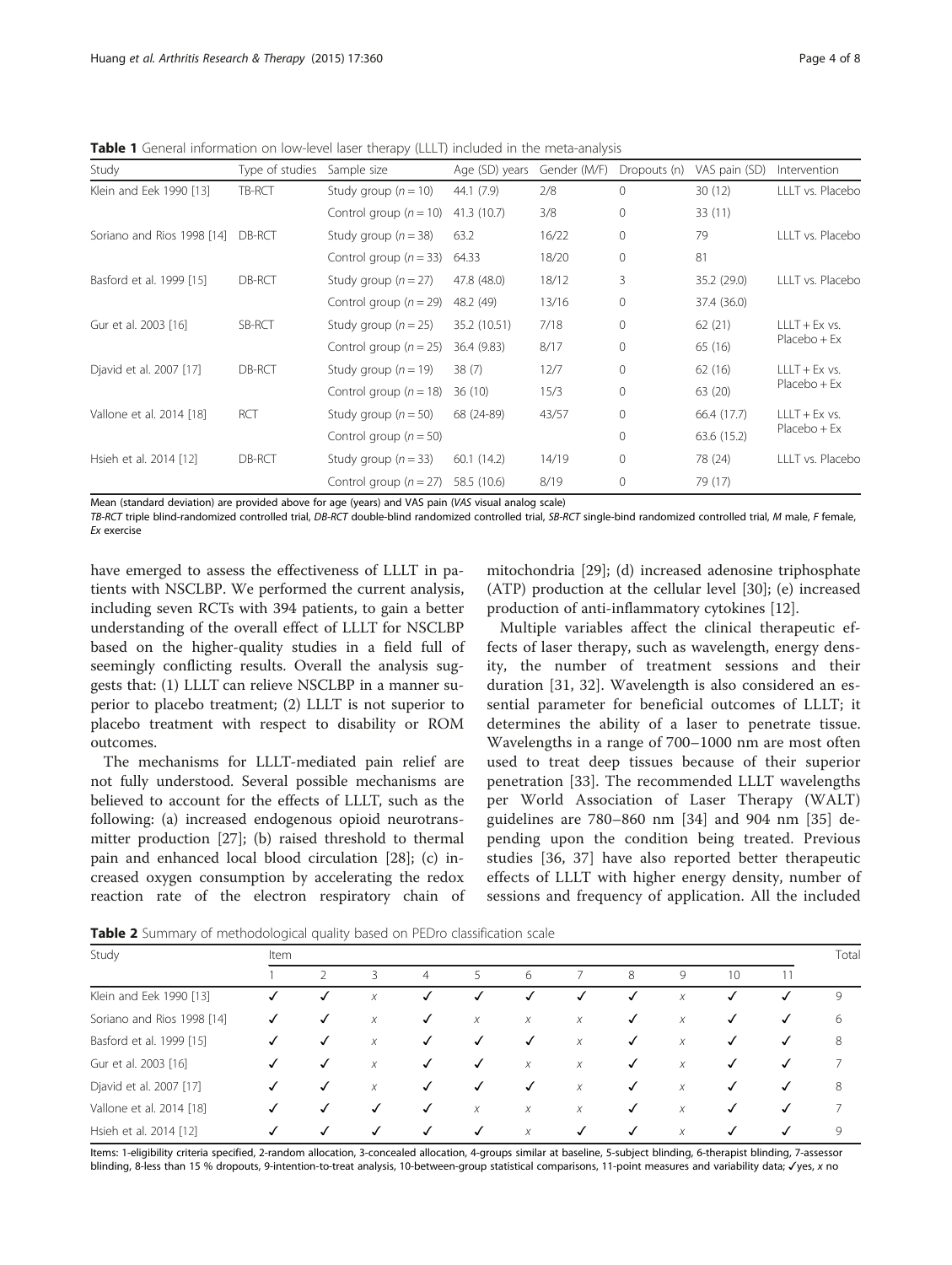| Study                      | Laser type      | Laser model<br>(Manufacturer) | Treatment time/Number<br>of total sessions/Number<br>of sessions per week | Laser continuous<br>output | Energy density<br>(J/cm <sup>2</sup> ) | Energy per point (J/<br>point per session) |  |
|----------------------------|-----------------|-------------------------------|---------------------------------------------------------------------------|----------------------------|----------------------------------------|--------------------------------------------|--|
| Klein and Eek 1990 [13]    | GaAs 904 nm     | Omniprobe                     | 20 m/12/3                                                                 | 20 W                       | 1.3                                    | 1.3                                        |  |
| Soriano and Rios 1998 [14] | GaAs 904 nm     | <b>NA</b>                     | NA/10/5                                                                   | 40 mW                      | $\overline{4}$                         | $6*10^{-6}$                                |  |
| Basford et al. 1999 [15]   | Nd: YAG 1060 nm | <b>NA</b>                     | $12 \text{ m}/12/3$                                                       | 542 mW                     | 239.3                                  | 48.78                                      |  |
| Gur et al. 2003 [16]       | GaAs 904 nm     | Class IIIb Laser<br>Product   | $30 \frac{m}{20/5}$                                                       | 4.2 mW                     |                                        |                                            |  |
| Djavid et al. 2007 [17]    | GaAlAs 810 nm   | <b>NA</b>                     | 20 m/12/2                                                                 | 50 mW                      | 27                                     | 5.9697                                     |  |
| Vallone et al. 2014 [18]   | GaAlAs 980 nm   | <b>I FONARDO BIO</b>          | $6 \frac{m}{9/3}$                                                         | 20 W                       | 37.5                                   | 1200                                       |  |
| Hsieh et al. 2014 [12]     | GaAlAs 890 nm   | Anodyne                       | 40 m/6/3                                                                  | 780 mW                     | 10.4                                   | NA.                                        |  |

<span id="page-4-0"></span>**Table 3** Technical features of laser use in the studies included for meta-analysis

NA not available

studies used a wavelength within the recommended range.

It is well recognized that the effects of phototherapy are time-dependent [\[38](#page-7-0)]. We also observed this phenomenon as demonstrated in this meta-analysis by significant short-term but not moderate-term benefit. In contrast to pain outcomes, we did not find any significant improvement in disability or ROM due to LLLT. There might be several reasons for this. For one, the cause of NSCLBP is still unclear. Usually it is hard to determine the precise etiology of the pain. Some theories suggest that NSCLBP is linked to a reflex response of the back extensor muscles, resulting in a loss of flexion relaxation of the back muscles and a reduction of spinal flexion with secondary increased tissue strain [\[39](#page-7-0)]. LLLT may relieve the pain by increasing oxygen consumption and blood supply to the muscles [[40](#page-7-0)]. With respect to duration, the effect is comparable to other interventions

(e.g., antidepressants and traction), which are effective in the short term [\[41](#page-7-0)]. A primary effect on muscle may explain why we did not find any significant effect of LLLT on knee osteoarthritis (OA) pain [[42](#page-7-0)], in which the sources of pain are diverse. Moreover, NSCLPB is likely a heterogeneous group of diseases, which have different etiologies but share similar symptoms. Thus, some of them might react well to LLLT while others not. Only two studies provided data on ROM. For this outcome, negative results might relate to inadequate study power that could be overcome with more high-quality investigations with ROM. Finally, like other LBP interventions, effects on pain appear to be stronger than effects on function [[43](#page-7-0)].

Seven years ago, Yousefi-Nooraie et al. [\[44](#page-7-0)] conducted a meta-analysis of LLLT for nonspecific low back pain (NLBP); it contained seven studies of both acute and chronic NLBP [\[13](#page-6-0)–[17](#page-6-0), [45](#page-7-0), [46](#page-7-0)]. The authors concluded

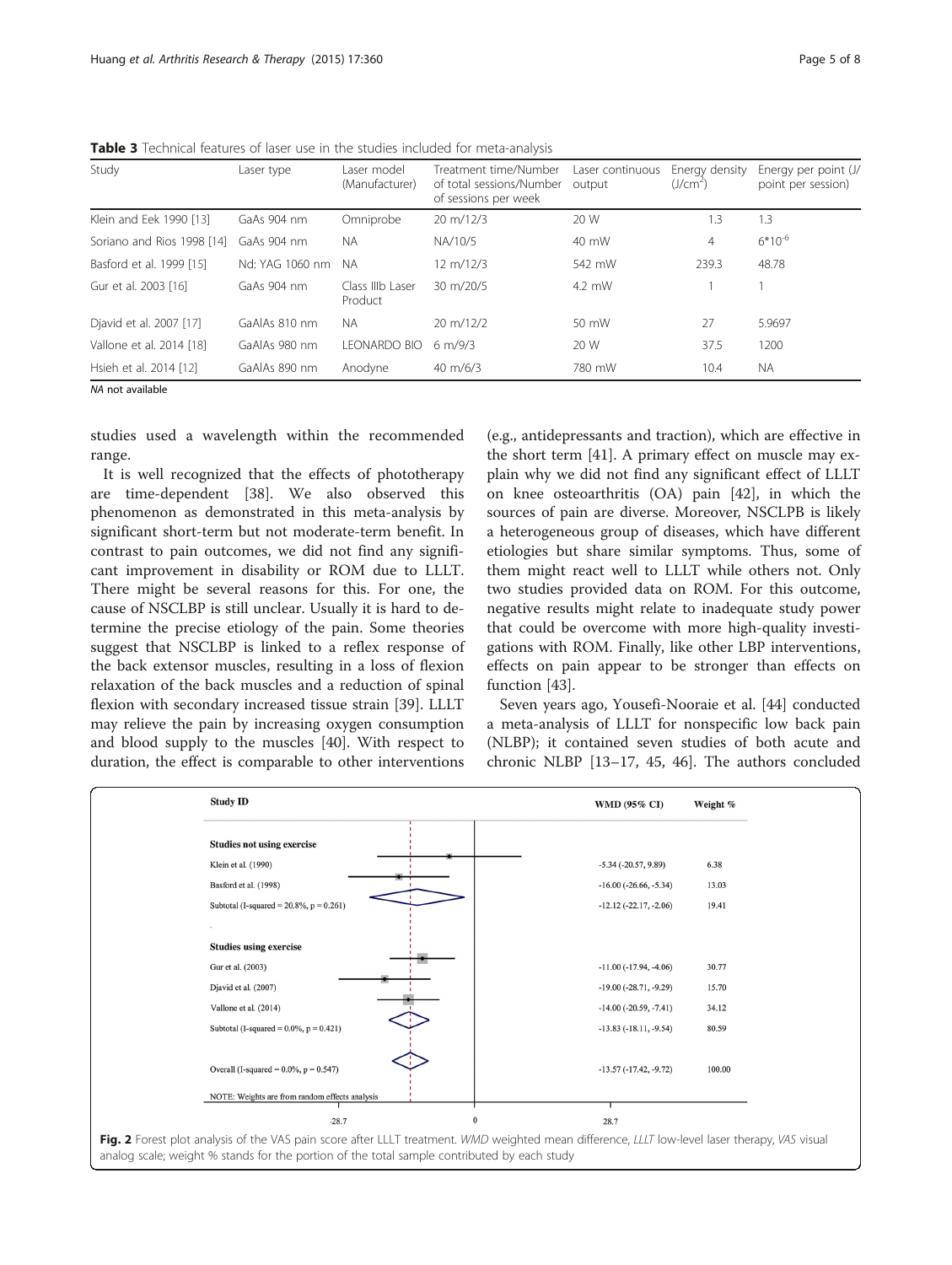| Outcome parameters                                                                        | Number of patients |                   | Weighted mean                   | <i>p</i> value |        |
|-------------------------------------------------------------------------------------------|--------------------|-------------------|---------------------------------|----------------|--------|
|                                                                                           | LLLT group (n)     | Placebo group (n) | difference (95 % CI)            |                |        |
| Change in VAS pain score after treatment<br>(from baseline to after treatment) $12,17,18$ | 102                | 95                | $-12.00$ [ $-2.02$ , $-21.98$ ] | 0.012          | 77.6 % |
| Anterior-posterior flexion (degree) <sup>13,17</sup>                                      | 29                 | 28                | 3.20 [-2.54, 8.93]              | 0.961          | $0\%$  |
| Anterior-posterior flexion (cm) <sup>15,16</sup>                                          | 35                 | 35                | $-2.84$ [ $-5.44$ , 0.02]       | 0.480          | 0%     |
| Extension (degree) <sup>13,17</sup>                                                       | 29                 | 28                | $0.08$ [-2.39, 2.54]            | 0.973          | 0%     |

<span id="page-5-0"></span>Table 4 Meta-analyses of weighted mean differences in various continuous parameters between the LLLT and placebo groups

LLLT low-level laser therapy, VAS visual analog scale

Study references provided by superscripts

that data were insufficient to confirm the clinical effectiveness of LLLT for NLBP. Our study is more specific, focusing on NCLBP, and is an update on this topic now demonstrating the likelihood of a beneficial effect of LLLT on low back pain. The difference in conclusions can likely be attributed to several strengths of our study. First, we focused on chronic LBP studies. The separation of chronic from acute NLBP is likely to decrease the heterogeneity. Second, the power of the current metaanalysis was substantially increased due to the inclusion of two additional studies corresponding to an appreciable increase in the numbers of subjects (sample size increased two times) over the prior meta-analysis. What is more, two low-quality studies were excluded due to PEDro scores <5 [[44](#page-7-0), [45](#page-7-0)]. Even if we included the results of theses two trials, the pooled results were still consistent with results of analyses of the trials of higher quality. Third, this meta-analysis was performed on the basis of the Cochrane Collaboration's principle and designed to be rigorous in its search strategy. Fourth, narrow CIs around the point estimates due to the availability of higher-quality trials resulted in more precise estimates of treatment effects.

Some limitations of the current meta-analysis warrant discussion. First and foremost, we were limited by the

outcome reporting of the included studies; for instance, only two studies were available for pooling to evaluate ROM. Second, because of the relatively heterogeneous treatment protocols with respect to laser parameters and laser schedules, high heterogeneity was detected in several outcomes. To overcome this, a random-effects model was chosen. Third, three of the included studies used exercise as an additional treatment in both study and control groups, while the other four did not. This could contribute to high heterogeneity in pooled results. However, the subgroup analysis showed that the use of adjunctive exercise did not affect the results. Fourth, LLLT has been also extensively used and studied in Europe and Russia; by restricting to English language studies, we could have missed some trials. Fifth, due to our relatively small number of trials, we could not assess publication bias using funnel plots or statistical tests for small sample effects.

## Conclusions

The results of our systematic review and meta-analysis have provided the best current evidence on LLLT for the treatment of NSCLBP. It suggests that LLLT is an effective method to relieve low back pain in patients who present with NSCLBP. However, there is still a lack of

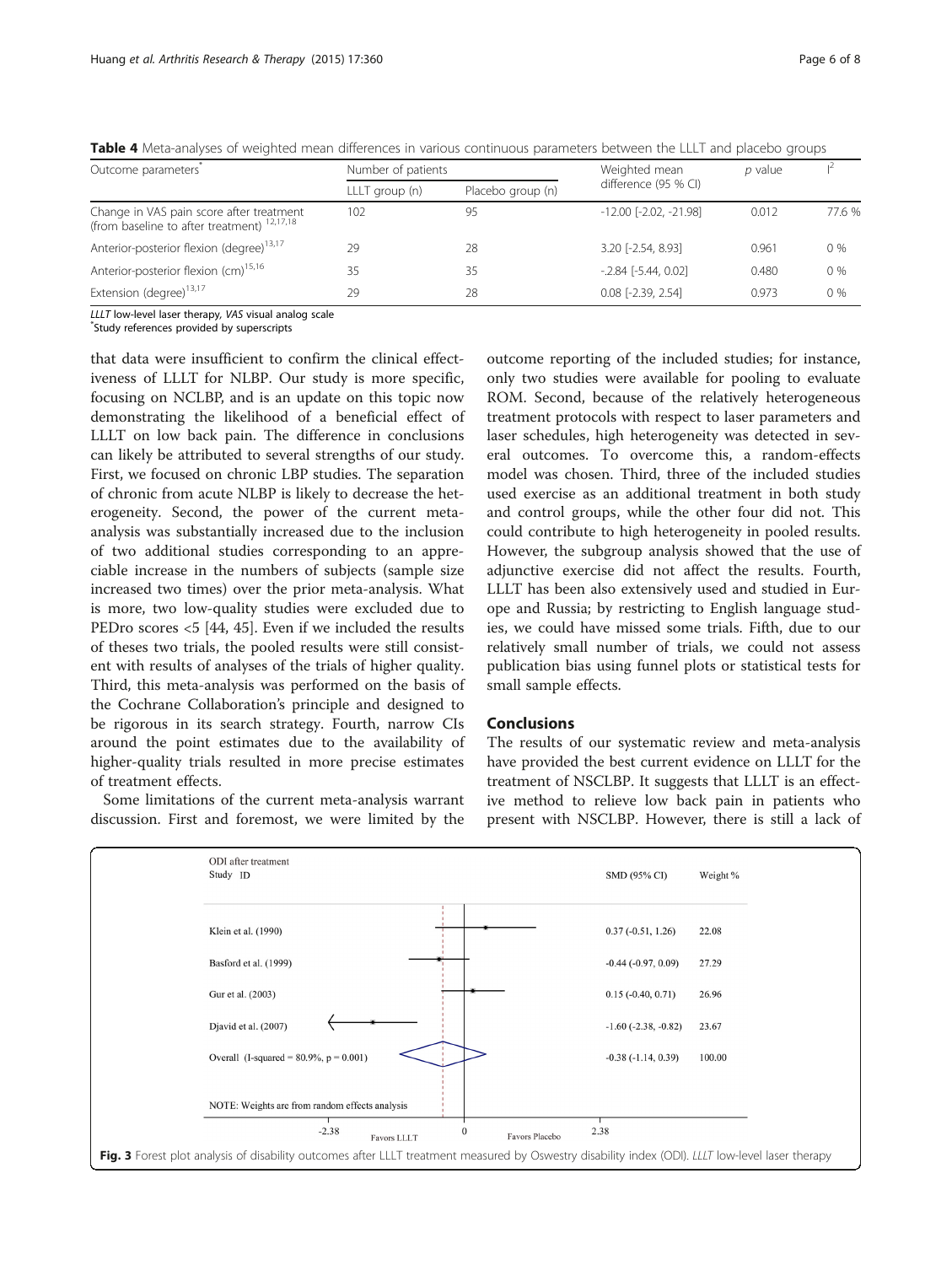<span id="page-6-0"></span>evidence supporting its effectiveness on functional outcomes. Further research is needed to identify the optimal LLLT parameters for achieving therapeutic efficacy, particularly for functional outcomes, and for understanding its mechanisms of action.

#### Abbreviations

ATP: Adenosine triphosphate; CI: Confidence interval; DALYs: Disabilityadjusted life years; LBP: Low back pain; LLLT: Low-level laser therapy; NLBP: Nonspecific low back pain; NSCLBP: Nonspecific chronic low back pain; OA: Osteoarthritis; ODI: Oswestry disability index; RCTs: Randomized controlled trials; ROM: range of motion; VAS: Visual analog scale; WALT: World Association of Laser Therapy; WMD: Weighted mean difference.

#### Competing interests

None of the authors have competing interests to disclose. No benefits in any form have been received or will be received from a commercial party related directly or indirectly to the subject of this manuscript.

#### Authors' contributions

ZH, BS, FP and VBK take responsibility for the integrity of the work as a whole. All authors had full access to all of the data in the study and take responsibility for the integrity of the data and accuracy of the data analysis. ZH, BS, FP and VBK conceived and designed the study. ZH, JM and JC collected and assembled the data. All authors assisted with analysis and interpretation of the data. ZH and VBK drafted the manuscript. All authors assisted with manuscript revisions and read and approved the final manuscript.

#### Acknowledgments

We wish to acknowledge funding in support of ZH by the China Health Ministry Program (201302007). We also wish to acknowledge support of VBK by the National Institutes of Health National Institute on Aging Older American Independence Centers (NIH/NIA OAIC) P30-AG-028716. This research was funded by the China Health Ministry Program (201302007). We recognize the support of the China Scholarship Council (CSC). These organizations had no involvement in the study design, collection, analysis or interpretation of data, in the writing of the manuscript, or in the decision to submit the manuscript for publication.

#### Author details

<sup>1</sup>Department of Orthopedic Surgery, West China Hospital, West China Medical School, Sichuan University, No. 37 Wainan Guoxue Road, Chengdu, Sichuan Province, People's Republic of China. <sup>2</sup>Duke Molecular Physiology Institute, Duke University School of Medicine, Duke University, PO Box 104775, Room 51-205, Carmichael Building, 300 North Duke Street, Durham 27701-2047NC, USA. <sup>3</sup>West China School of Stomatology, Sichuan University, No. 14, Third Section, Renmin Road South, Chengdu 610041, Sichuan Province, People's Republic of China. <sup>4</sup>Division of Rheumatology, Department of Medicine, Duke University School of Medicine, , Durham, NC 27710, USA.

#### Received: 19 May 2015 Accepted: 30 November 2015 Published online: 15 December 2015

#### References

- 1. Papageorgiou AC, Croft PR, Ferry S, Jayson MI, Silman AJ. Estimating the prevalence of low back pain in the general population. Evidence from the South Manchester Back Pain Survey. Spine. 1995;20:1889–94.
- 2. Strine TW, Hootman JM. US national prevalence and correlates of low back and neck pain among adults. Arthritis Rheum. 2007;57:656–65.
- 3. Hoy D, March L, Brooks P, Brooks P, Blyth F, Woolf A, et al. The global burden of low back pain: estimates from the Global Burden of Disease 2010 study. Ann Rheum Dis. 2014;73:968–74.
- 4. Kent PM, Keating JL. The epidemiology of low back pain in primary care. Chiropr Osteopat. 2005;13:13.
- 5. Murray CJ, Vos T, Lozano R, Naghavi M, Flaxman AD, Michaud C, et al. Disability-adjusted life years (DALYs) for 291 diseases and injuries in 21 regions, 1990-2010: a systematic analysis for the Global Burden of Disease Study 2010. Lancet. 2012;380:2197–223.
- 6. Croft PR, Macfarlane GJ, Papageorgiou AC, Thomas E, Silman AJ. Outcome of low back pain in general practice: a prospective study. BMJ. 1998;316:1356–9.
- 7. van Tulder MW, Koes BW, Metsemakers JF, Bouter LM. Chronic low back pain in primary care: a prospective study on the management and course. Fam Pract. 1998;15:126–32.
- 8. Furlan AD, Yazdi F, Tsertsvadze A, Gross A, Van Tulder M, Santaguida L, et al. A systematic review and meta-analysis of efficacy, cost-effectiveness, and safety of selected complementary and alternative medicine for neck and low-back pain. Evid Based Complement Alternat Med. 2012;2012:953139.
- 9. Cherkin DC, Sherman KJ, Deyo RA, Shekelle PG. A review of the evidence for the effectiveness, safety, and cost of acupuncture, massage therapy, and spinal manipulation for back pain. Ann Intern Med. 2003;138:898–906.
- 10. Chen J, Huang Z, Ge M, Gao M. Efficacy of low-level laser therapy in the treatment of TMDs: a meta-analysis of 14 randomised controlled trials. J Oral Rehabil. 2015;42:291–9.
- 11. Montes-Molina R, Prieto-Baquero A, Martinez-Rodriguez ME, Romojaro-Rodriguez AB, Gallego-Mendez V, Martinez-Ruiz F. Interferential laser therapy in the treatment of shoulder pain and disability from musculoskeletal pathologies: a randomised comparative study. Physiotherapy. 2012;98:143–50.
- 12. Hsieh RL, Lee WC. Short-term therapeutic effects of 890-nanometer light therapy for chronic low back pain: a double-blind randomized placebocontrolled study. Lasers Med Sci. 2014;29:671–9.
- 13. Klein RG, Eek BC. Low-energy laser treatment and exercise for chronic low back pain: double-blind controlled trial. Arch Phys Med Rehabil. 1990;71:34–7.
- 14. Soriano F, Rios R. Gallium Arsenide laser treatment of chronic low back pain: a prospective, randomized and double blind study. Laser Therapy. 1998;10:175–80.
- 15. Basford JR, Sheffield CG, Harmsen WS. Laser therapy: a randomized, controlled trial of the effects of low-intensity Nd:YAG laser irradiation on musculoskeletal back pain. Arch Phys Med Rehabil. 1999;80:647–52.
- 16. Gur A, Karakoc M, Cevik R, Nas K, Sarac AJ, Karakoc M. Efficacy of low power laser therapy and exercise on pain and functions in chronic low back pain. Lasers Surg Med. 2003;32:233–8.
- 17. Djavid GE, Mehrdad R, Ghasemi M, Hasan-Zadeh H, Sotoodeh-Manesh A, Pouryaghoub G. In chronic low back pain, low level laser therapy combined with exercise is more beneficial than exercise alone in the long term: a randomised trial. Aust J Physiother. 2007;53:155–60.
- 18. Vallone F, Benedicenti S, Sorrenti E, Angiero F. Effect of diode laser in the treatment of patients with nonspecific chronic low back pain: a randomized controlled trial. Photomed Laser Surg. 2014;32:490–4.
- 19. Liberati A, Altman DG, Tetzlaff J, Mulrow C, Gøtzsche PC, Ioannidis JP, et al. The PRISMA statement for reporting systematic reviews and meta-analyses of studies that evaluate health care interventions: explanation and elaboration. PLoS Med. 2009;6:e1000100.
- 20. Sherrington C, Herbert RD, Maher CG, Moseley AM. PEDro. A database of randomized trials and systematic reviews in physiotherapy. Man Ther. 2000;5:223–6.
- 21. Fairbank JC, Pynsent PB. The Oswestry Disability Index. Spine. 2000;25:2940–52.
- 22. White WB. The potential role of nitric oxide in cardiovascular safety when treating osteoarthritis in patients with hypertension. Introduction. Am J Med. 2009;122(5 Suppl):S1–2.
- 23. Holm I. Fusion surgery is slightly better than non-surgical treatment in patients with severe chronic non-specific low back pain. Aust J Physiother. 2002;48:133.
- 24. Mester E, Ludany G, Sellyei M, Szende B. On the biologic effect of laser rays. Bull Soc Int Chir. 1968;27:68–73.
- 25. Salmos-Brito JA, de Menezes RF, Teixeira CE, Gonzaga RK, Rodrigues BH, Braz R, et al. Evaluation of low-level laser therapy in patients with acute and chronic temporomandibular disorders. Lasers Med Sci. 2013;28:57–64.
- 26. Masoumipoor M, Jameie SB, Janzadeh A, Nasirinezhad F, Soleimani M, Kerdary M. Effects of 660- and 980-nm low-level laser therapy on neuropathic pain relief following chronic constriction injury in rat sciatic nerve. Lasers Med Sci. 2014;29:1593–8.
- 27. Hagiwara S, Iwasaka H, Hasegawa A, Noguchi T. Pre-irradiation of blood by gallium aluminum arsenide (830 nm) low-level laser enhances peripheral endogenous opioid analgesia in rats. Anesth Analg. 2008;107:1058–63.
- 28. Schindl A, Schindl M, Schon H, Knobler R, Havelec L, Schindl L. Lowintensity laser irradiation improves skin circulation in patients with diabetic microangiopathy. Diabetes Care. 1998;21:580–4.
- 29. Yu W, Naim JO, McGowan M, Ippolito K, Lanzafame RJ. Photomodulation of oxidative metabolism and electron chain enzymes in rat liver mitochondria. Photochem Photobiol. 1997;66:866–71.